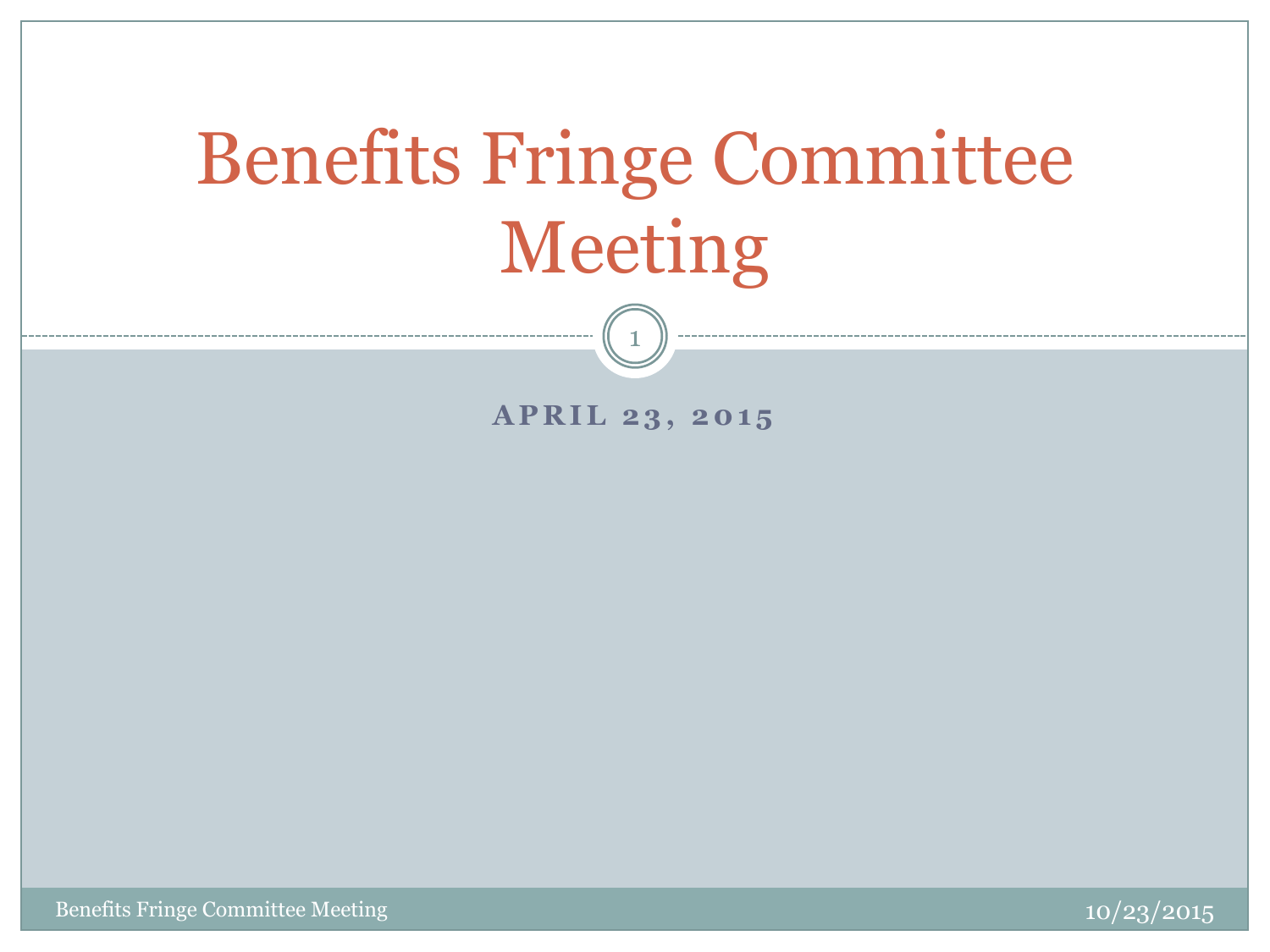### Benefits Fringe Committee Meeting Agenda 2

- 1. Open Enrollment 2015
- 2. Employee & Retiree Activity & Interest Survey 2015 Results
- 3. Issues in Self Funding
- 4. Focus on the Committee

Handouts:

- 2. Draft of 2015 Open Enrollment Announcement
	- 3. Employee and Retiree Interest Survey 2015

4. Open Enrollment Flyer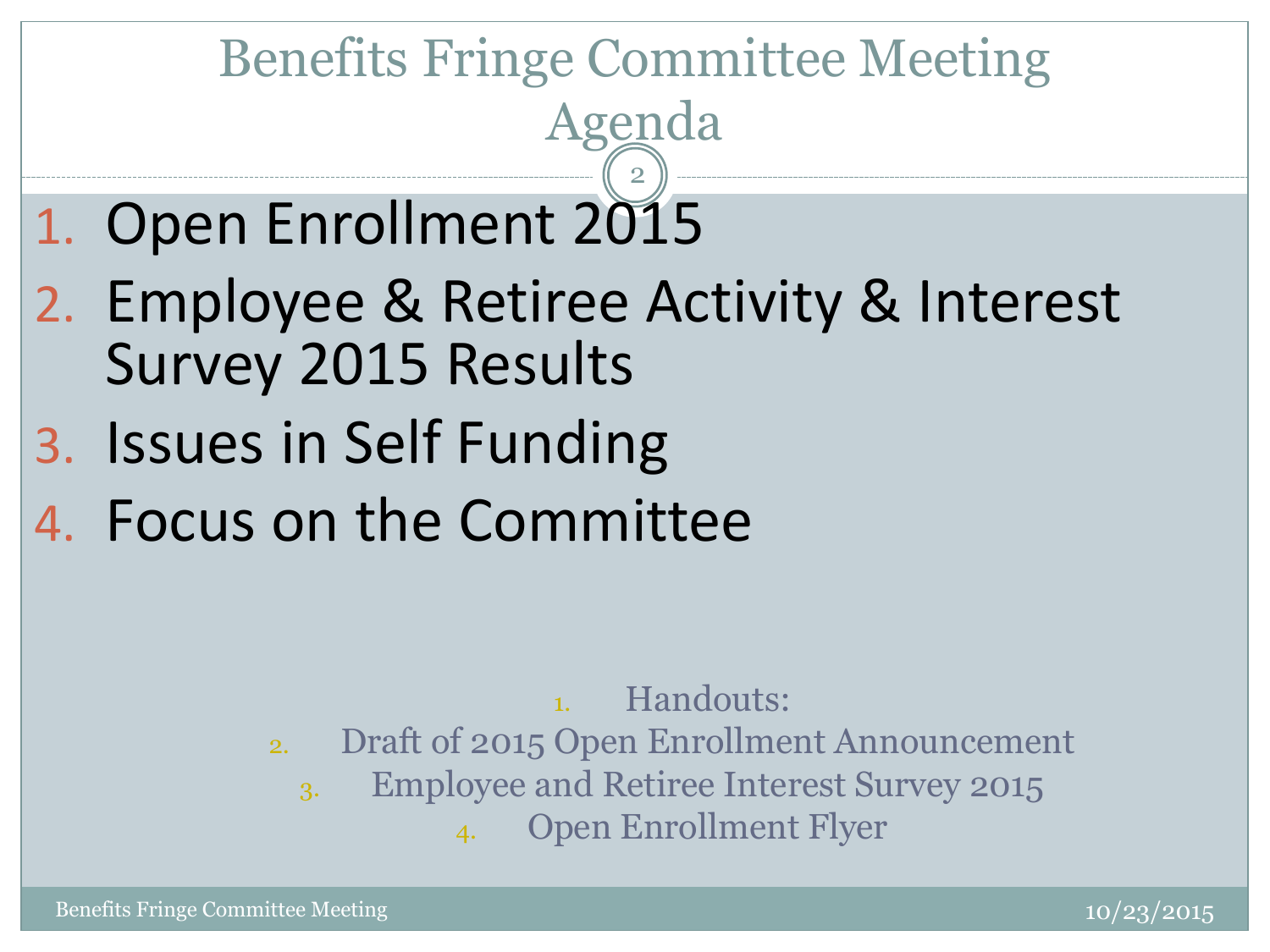### Open Enrollment

3

### 1. Open Enrollment

- 1. Newsletter (see handout draft, going to print on April 28)
	- 1. Review Draft –feedback by Friday, April 24

### 2. New for 2015

- 1. VSP, a stand-alone plan, possibly
- 2. Active Employees: Use BenefitBridge
- 3. Retired Employees/COBRA Participants/ Survivors: Paper process, Universal Benefits Enrollment Form
- 2. Benefits Fair-Thursday, May 7, 2015
	- 1. Will you need a table?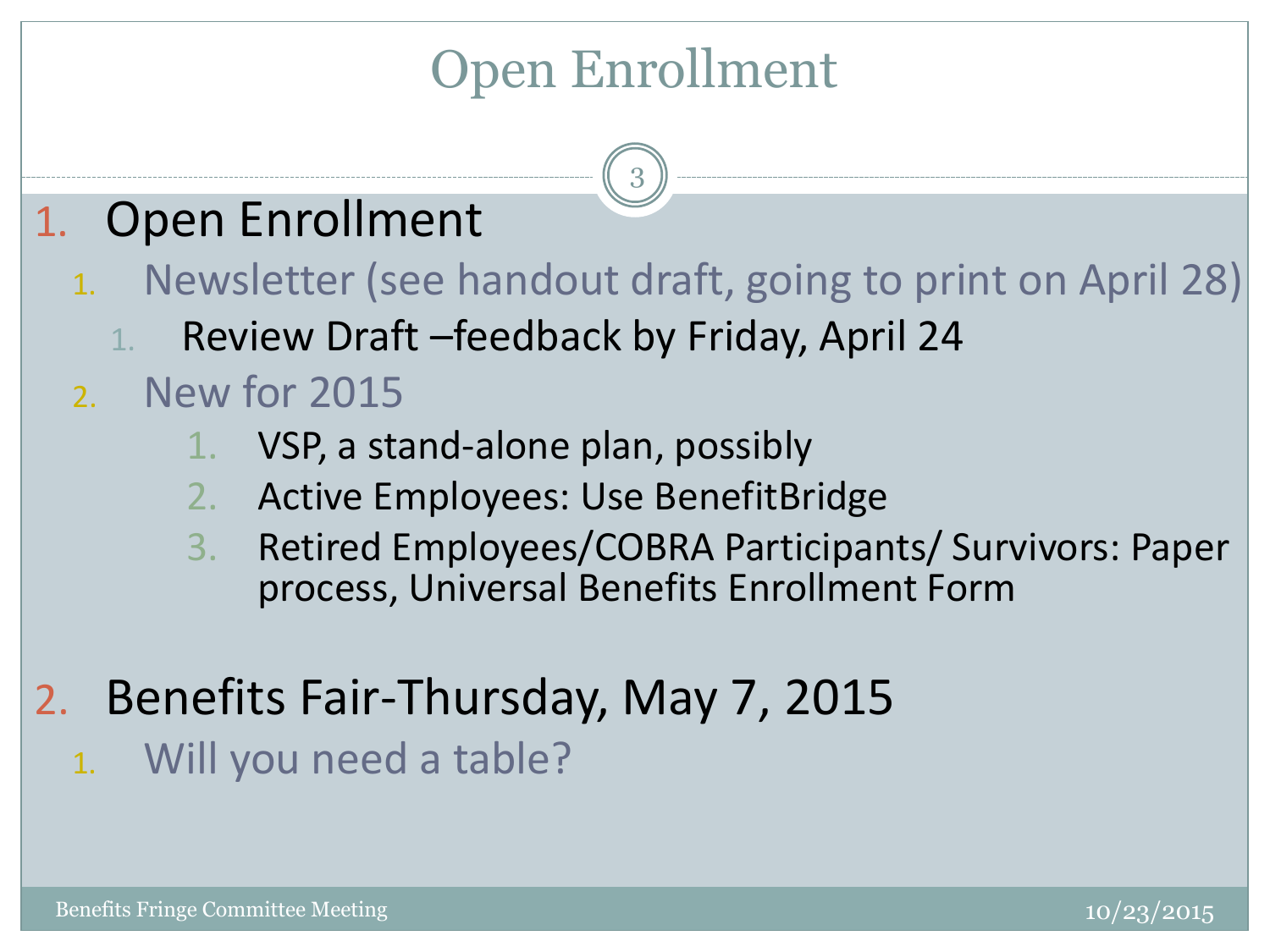### Employee/Retiree Interest 2015 Survey Results

4

*planning*

*Identity Theft, Tax deferred* 

- Popular Workshops: *Wills& Trusts, Long Term Care,*
- Benefit Bridge: *Increasing in use*
- Annual Event for family: *Oakland A's game; Picnic*
- Annual Event for adults: *Cruise Around the bay*
- Health & Wellness: *more campus-centered events*
- Use of carrier website: *growing since the last survey*
- Satisfaction with provider services: *Yes*
- Do you want VSP as a stand alone vision plan? *Yes*
- 80% of respondents prefer email
	- Retirees will receive open enrollment announcement in the mail

### Destination Hawaii via Europe

Benefits Fringe Committee Meeting and the committee of the committee of the committee of the committee of the c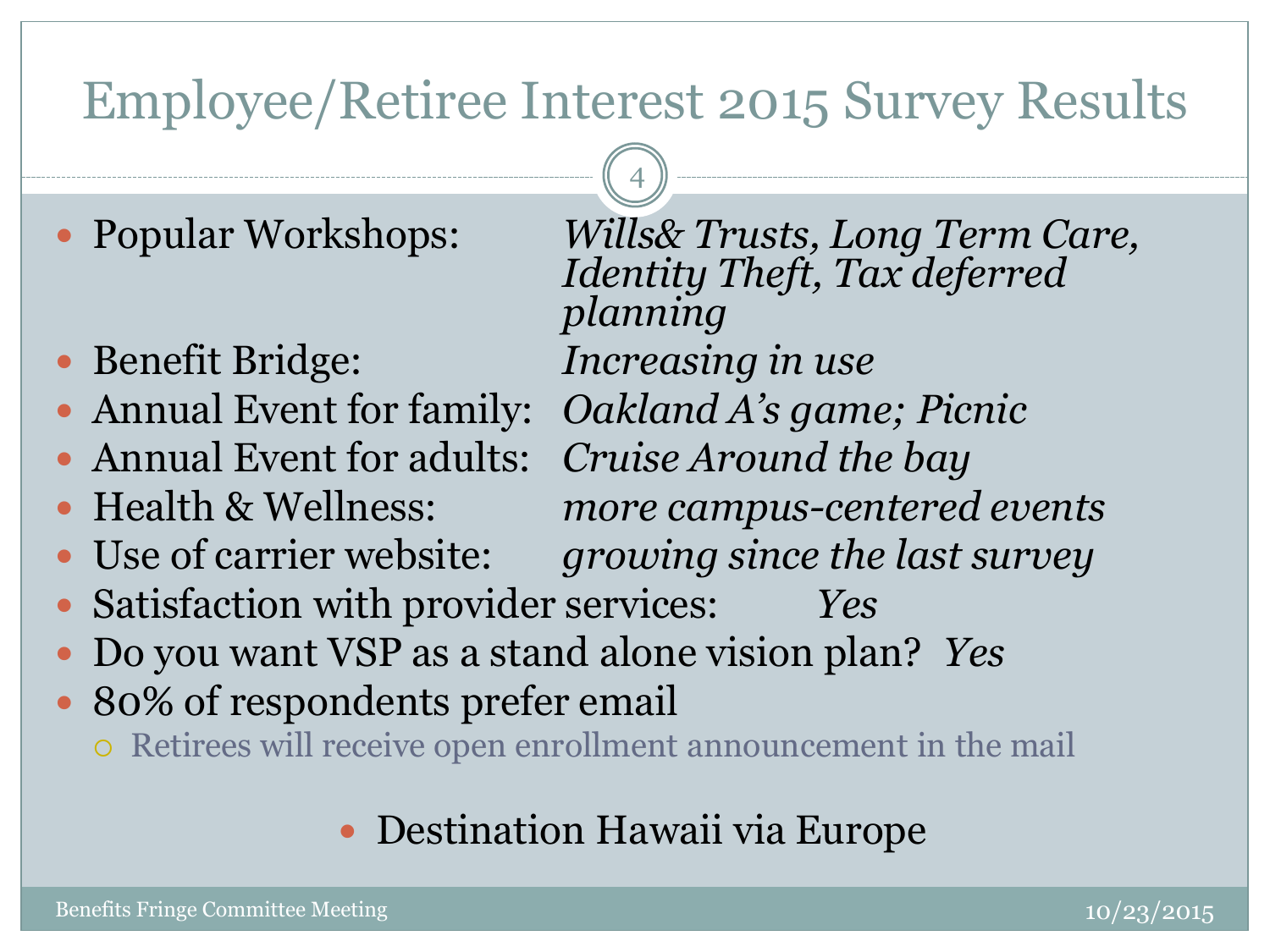## Fit, Fun, and Fab Challenge 2015

5

Alta Bates Summit Medical Center

Eden Medical Center<br>Sutter Delta Medical Center



**FREQUENTLY ASKED QUESTIONS** 

FIT, FUN AND FAB FOR THE SUMMER **HEALTHY WEIGHT & NUTRITON CHALLENGE** 

### **WONDERING WHAT A 8-WEEK WEIGHT LOSS CHALLENGE HAS IN STORE FOR YOU?**



### WHO? Team Department (or Individual) Weight Loss Challenge is designed for people interested in losing weight. The emphasis is on taking action to achieve a healthy weight.

WHAT? In this Challenge, participants will track their weight weekly & what they eat as they attempt to lose weight. It will include a weigh-in at the beginning and weigh-out at end of the challenge. It provides email weekly healthy tips, health and wellness information and links to videos to help you lose weight.

### **WHEN? MAY 7 - JUNE 30, 2015**

WHY? Obesity is unhealthy as it puts more strain on your heart and can raise blood pressure and blood cholesterol, often leading to diabetes. A team-based weight loss challenge (% of body fat loss) can help individuals achieve optimal health and improve healthy living.

### WHAT DO YOU NEED TO KNOW?

Winning Criteria: Greatest % of total body fat loss  $\rightarrow$ Prizes: Individual and a team prizes are awarded by **Sutter Health** 

- Weight-Ins/Out: Wear similar clothing at both events.
- Award Celebration: Prizes will be awarded week of June 29<sup>th</sup>.

Sutter Health will provide weekly health tips, information and resources to help you achieve your healthy body weight!



SIGN UP / QUESTIONS: Contact District Benefits Office (510) 466-7229 or healthycommunity@peralta.edu



**CHALLENGE** 

**Sutter Health** 

Weight Loss Challenge begins

COMMUNITY@PERALTA.EDU

Please RSVP to HEALTHY

**May 7 - June 30** 

by May 11.

Alta Bates Summit Medical Cente<br>Eden Medical Center<br>Sutter Delta Medical Center

DON'T MISS THE LAUNCH OF OUR 8-WEEK WEIGHT **LOSS CHALLENGE BY SUTTER HEALTH! MUST HAVE 20 PARTICIPANTS** 

Weigh-in Sessions by Sutter Health April 23 - 11:00am - 2:00pm - EcoFest Event Laney Campus

May 7-11:00am - 2:00am - District Atrium May 12 (Subject to campus interest) / TBD

For more information:

### Email: healthcommunityperalta.edu

 $\rightarrow$  Everyone who completes the challenge who either maintains their weight or loses weight has an opportunity to win a prize. Prizes will be awarded by Sutter Health.

### TOP WINNER WINS A FITBIT!

Fitbit - a wireless fitness tracker that tracks daily activity, including steps, distance and calories burned. (\$60 value)





Questions: Contact the District Benefits Office Phone: (510) 466-7229 or healthycommunity@peralta.edu

Benefits Fringe Committee Meeting and the committee of the committee of the committee of the committee of the committee of the committee of the committee of the committee of the committee of the committee of the committee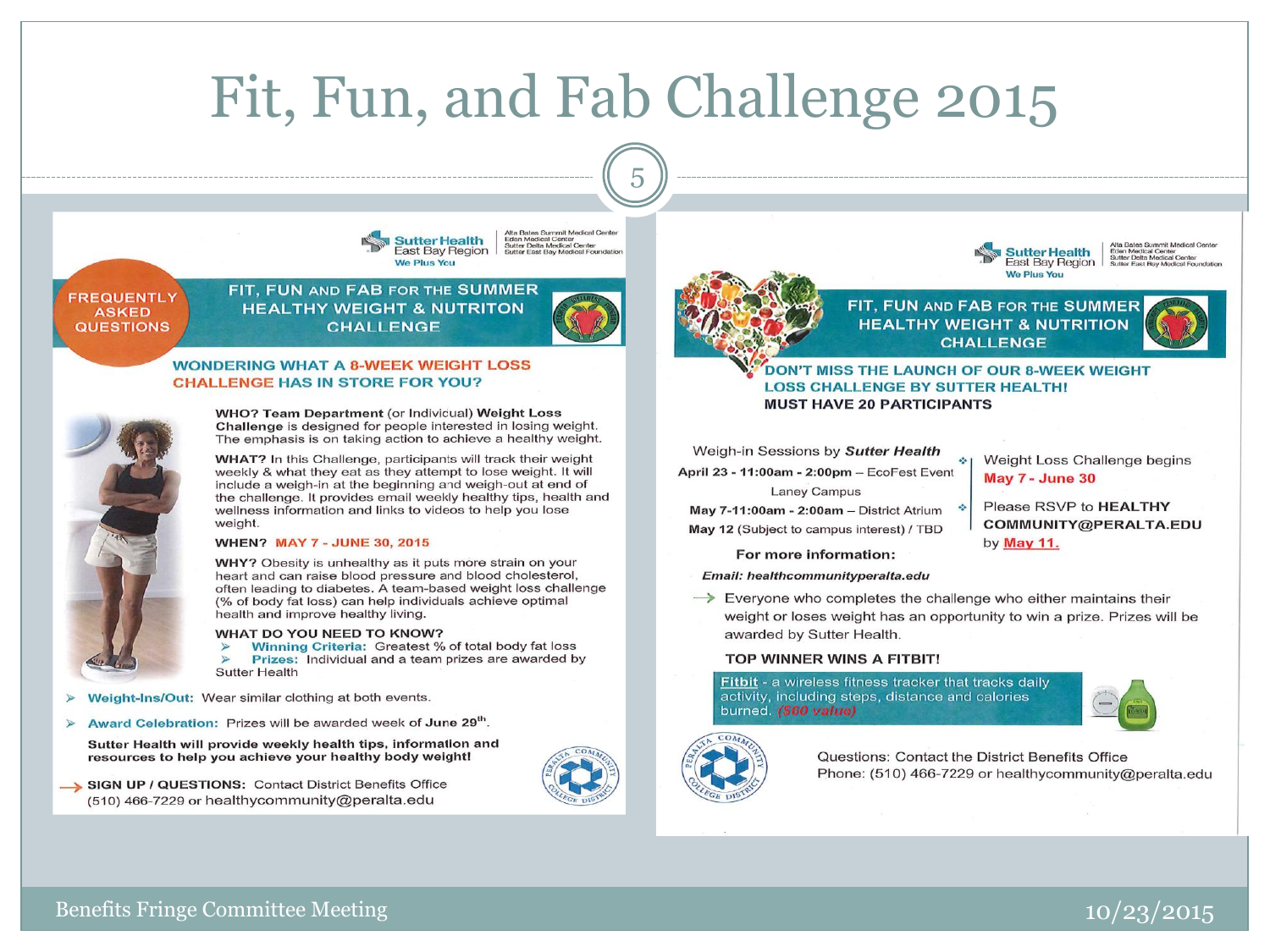## Issues in Self-Funding-Summary Plan Description (SPD) Distribution

6

### • SPD Distribution

- 
- 2. Retirees 2004-2012: beginning of May 2015
- 3. Retirees pre 2004: beginning of May 2015

Population Distribution Date 1. Active employees: last week in April 2015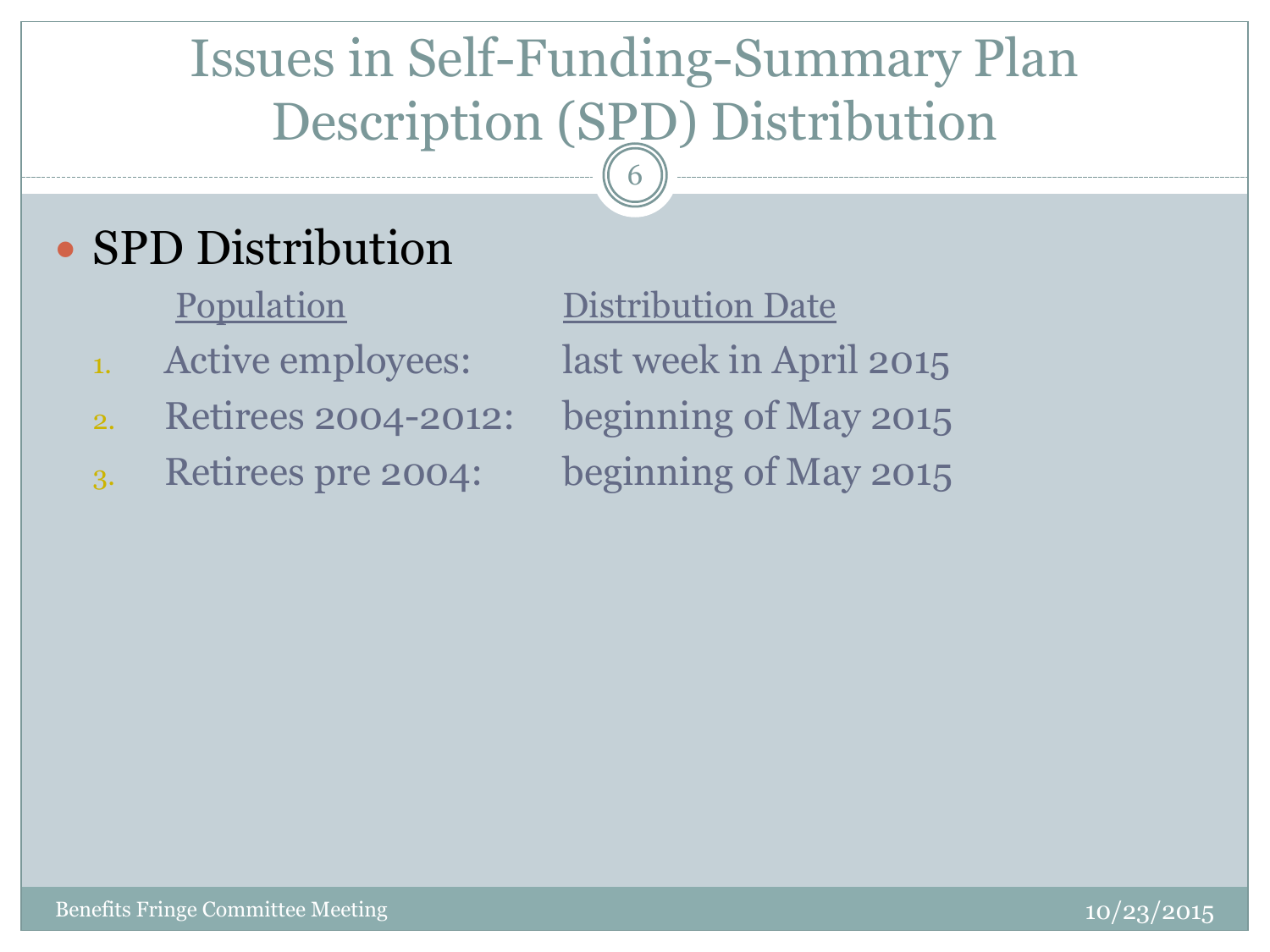### Issues in Self-Funding PPACA and Lifetime Maximums

7

- Grandparenting under the Patient Protection and Affordable Care Act (PPACA)-Lifetime Maximums
- As a result of PPACA of 2010, medical plans can no longer impose maximum benefit caps on claims for services; Plan Maximums became obsolete in 2004 through the renewals of 7 1 04
- The Peralta Retirees Organization (PRO) requested that we send balance statement; We honored that request.
	- March 2015: First annual Lifetime Maximum balance statement mailed:
		- To any and all current and former employees, retirees and eligible dependents
		- On Self-Funding through CoreSource since 2014
		- To post 2004 active and retired employees in error
	- April 2015: Statement of correction issued by CoreSource during week of April 17
		- Lifetime Maximum limit lifted from CBA's in 2004
- One federal weblink/resource addressing lifetime limits:

 http://www.cms.gov/CCIIO/Resources/Files/factsheet\_grandfather\_amendmen t.html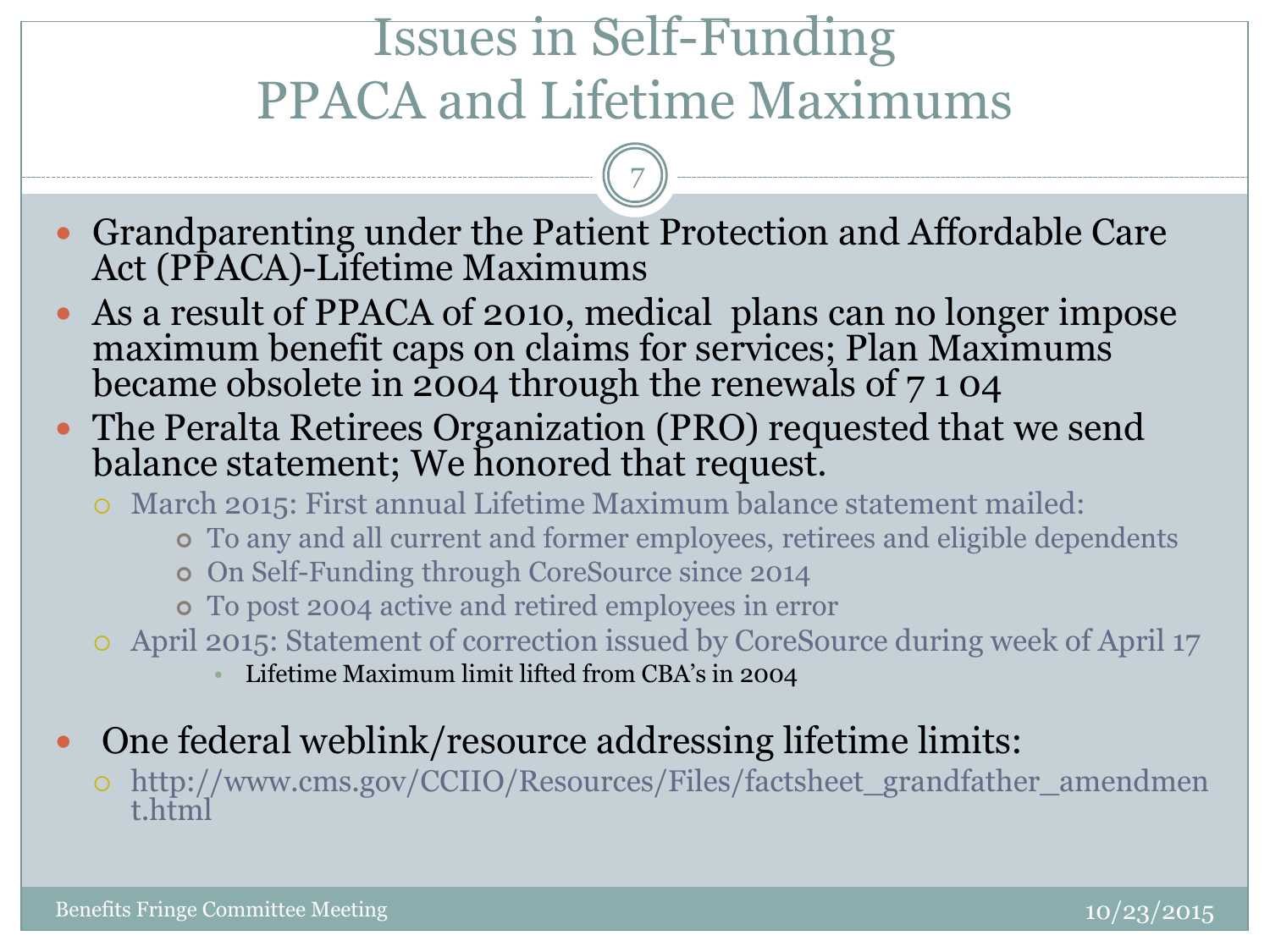

Benefits Fringe Committee Meeting and the committee of the committee of the committee of the committee of the committee of the committee of the committee of the committee of the committee of the committee of the committee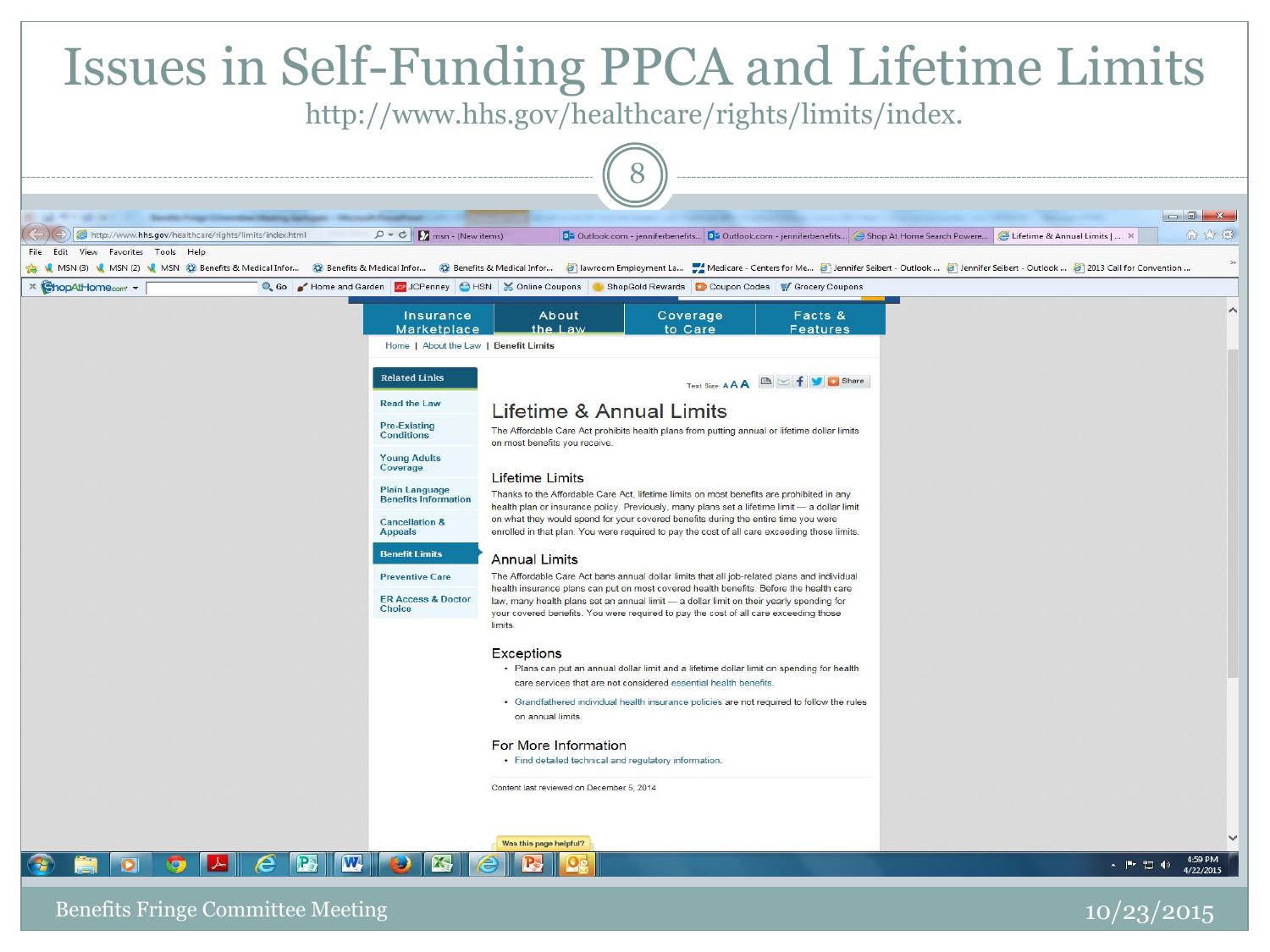### Focus of the Committee

9

Language reflected in spirit of all three Collective Bargaining Agreements:

*The parties agree that a study committee shall be established to study manners and mechanism which will reduce the impact of health and welfare costs to the District. The study committee shall consist of representatives from PFT, SEIU Local 1021, IUOE Local 39 and Management and Retirees to review potential changes and/or modifications to health and welfare plans. The role of the Committee shall be limited to making recommendations to the unions and the District.*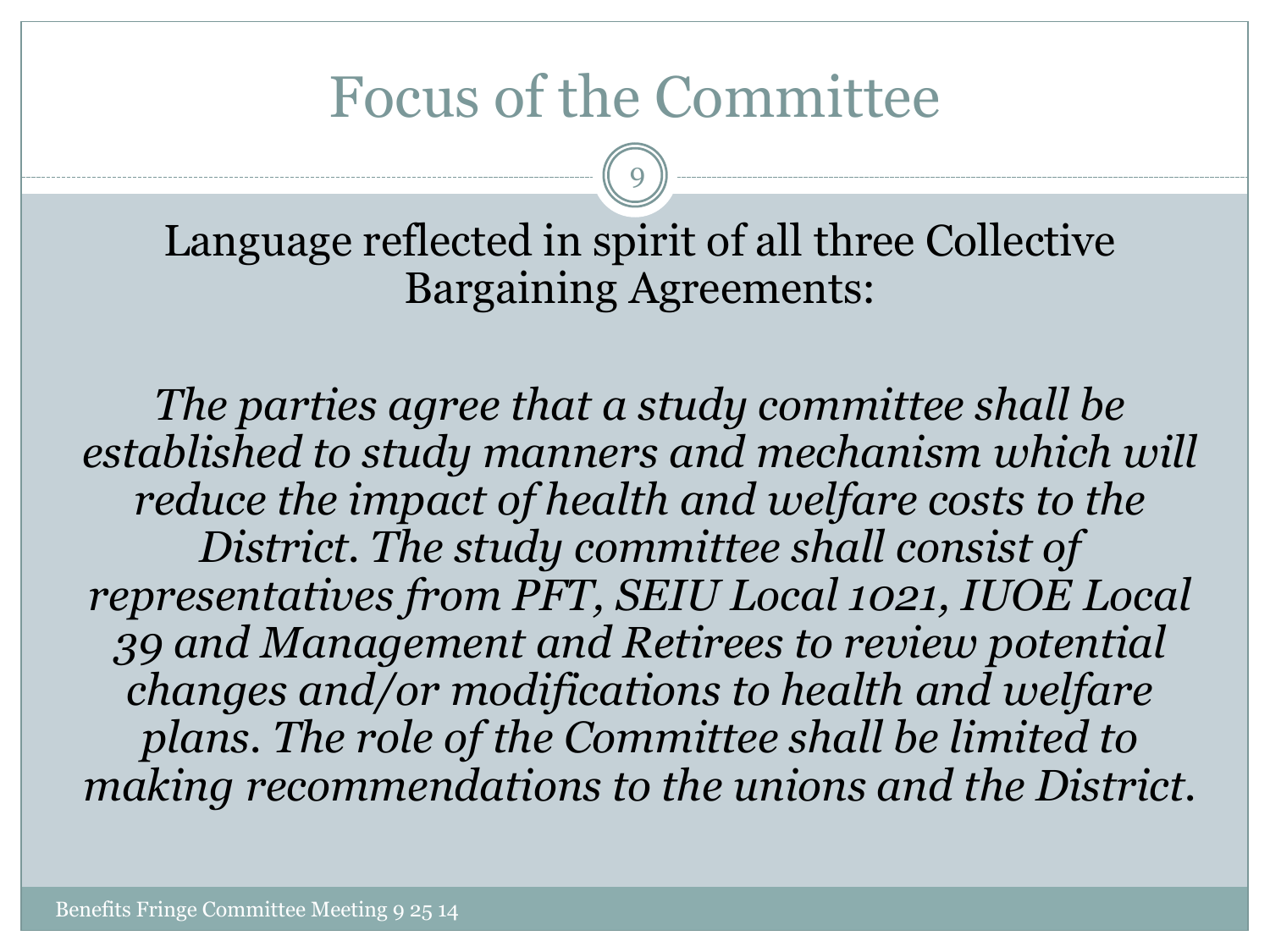## Feedback from PRO, Debby Weintraub

10 The PCCD Fringe Benefits Committee shall promote health and well-being as well as review possible manners and mechanisms to reduce the impact of health and welfare costs for all active employees, retirees, and the district without diminishing the quality and level of benefits. The committee shall consist of representatives from PFT, SEIU Local 1021, IUOE Local 39, management and retirees. Part of the members' responsibilities will also be to review potential changes and/or modifications to health and welfare plans, inform their constituents about these potential changes/modifications and report back to the Fringe Benefits Committee on behalf of their constituents. The role of the committee shall be limited to making recommendations to the groups represented on the committee.

### Feedback/Issues:

- What about confidentials?
- Level as defined by who & which constituent group through collective bargaining. Each constituent group may have its own barometer of level.
- What are the other parts of the members' responsibilities (responsibility v commitment)

Focus will be work in progress